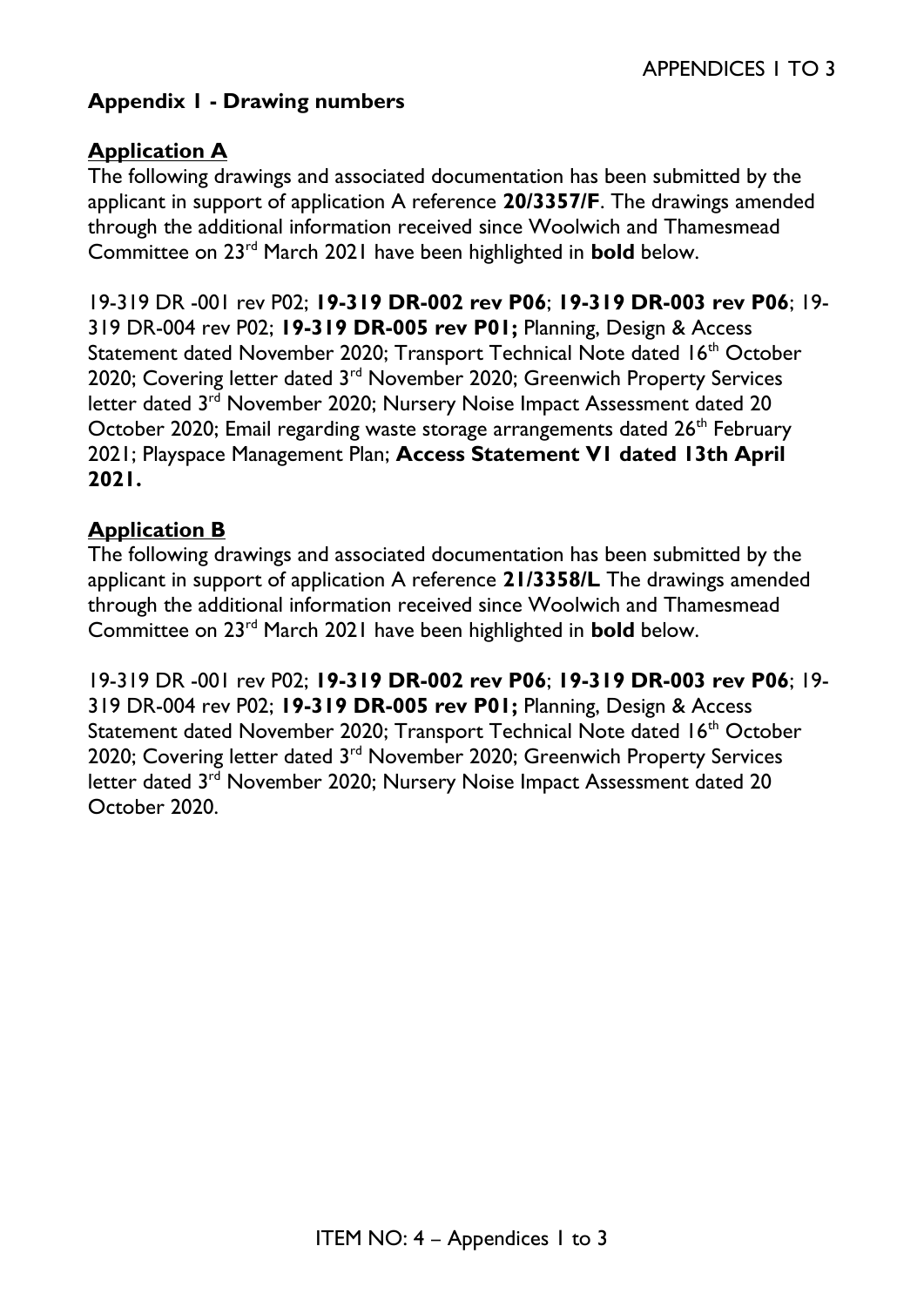### **Appendix 2 - Amended Conditions and Informatives Application A 20/3357/F**

In light of the revised list of drawing numbers described above, the wording of Condition 2 included in Appendix 2 of the original committee report has been amended, a copy of the original and revised conditions is below:

#### *Original wording Condition 2*

The development shall be carried out strictly in accordance with the application plans, drawings and documents hereby approved and as detailed below:

19-319 DR -001 rev P02; 19-319 DR-002 rev P05; 19-319 DR-003 rev P05; 19-319 DR-004 rev P02; Planning, Design & Access Statement dated November 2020; Transport Technical Note dated  $16<sup>th</sup>$  October 2020; Covering letter dated  $3<sup>rd</sup>$ November 2020; Greenwich Property Services letter dated 3<sup>rd</sup> November 2020; Nursery Noise Impact Assessment dated 20 October 2020; Email regarding waste storage arrangements dated 26<sup>th</sup> February 2021; Playspace Management Plan.

**Reason**: In the interests of good planning and to ensure that the development is carried out in accordance with the approved documents, plans and drawings submitted with the application and is acceptable to the local planning authority.

#### *Amended wording Condition 2*:

The development shall be carried out strictly in accordance with the application plans, drawings and documents hereby approved and as detailed below:

19-319 DR -001 rev P02; 19-319 DR-002 rev P06; 19-319 DR-003 rev P06; 19-319 DR-004 rev P02; 19-319 DR-005 rev P01; Planning, Design & Access Statement dated November 2020; Transport Technical Note dated 16<sup>th</sup> October 2020; Covering letter dated 3rd November 2020; Greenwich Property Services letter dated 3rd November 2020; Nursery Noise Impact Assessment dated 20 October 2020; Email regarding waste storage arrangements dated  $26<sup>th</sup>$  February 2021; Playspace Management Plan; Access Statement V1 dated 13th April 2021.

**Reason**: In the interests of good planning and to ensure that the development is carried out in accordance with the approved documents, plans and drawings submitted with the application and is acceptable to the local planning authority.

The applicant has provided detailed elevation drawings of the proposed playspace fence within drawings 19-319 DR-003 rev P06 and 19-319 DR-005 rev P01 which are considered to be acceptable from a heritage impact perspective. The fence would be 1m high black painted steel railing which would be removable to facilitate external events at the adjacent carers' centre. These fence details are considered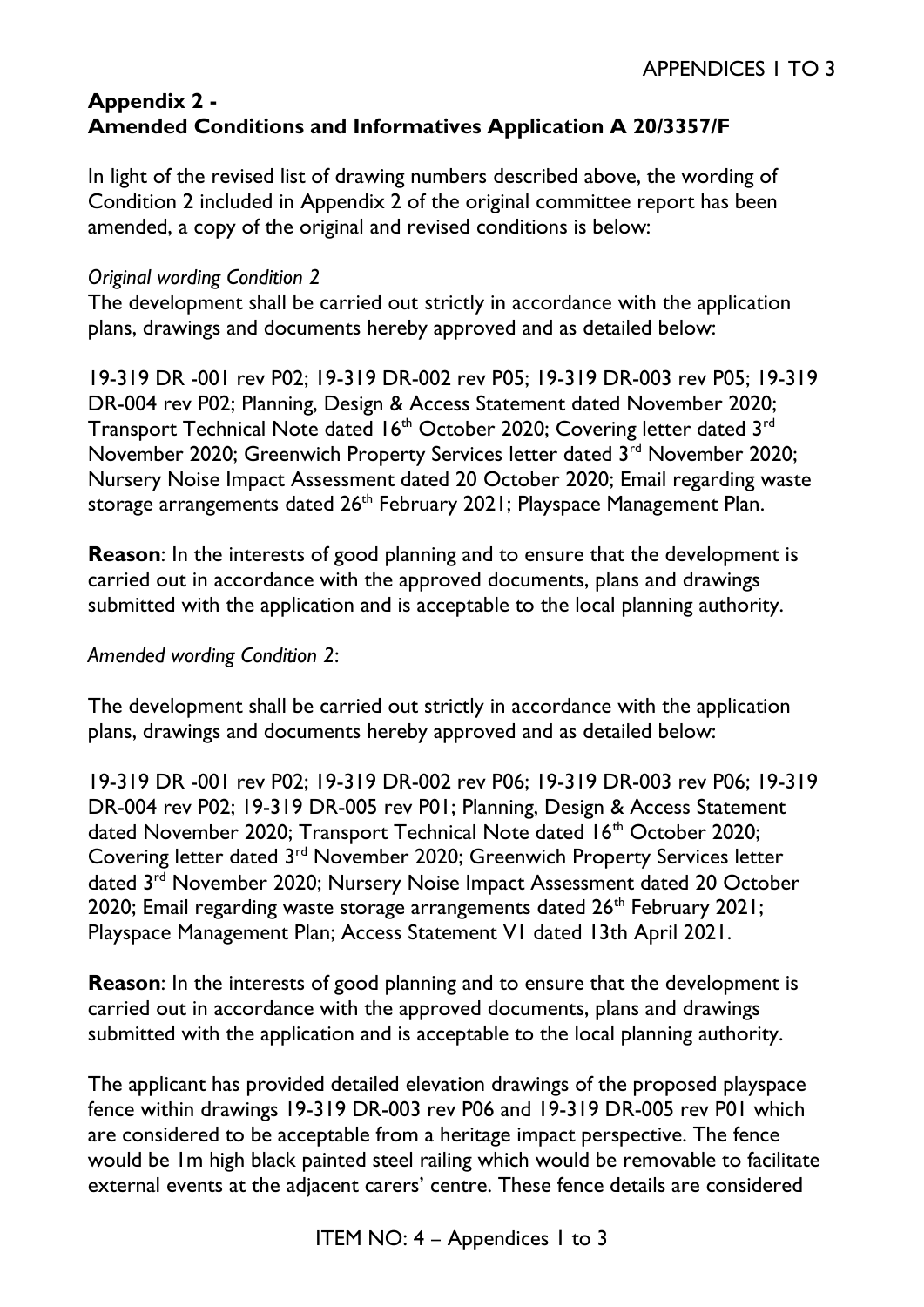acceptable and therefore the wording of Condition 4 included in appendix 2 of the original committee report is amended as follows:

## *Original wording of condition 4:*

Prior to the commencement of the development hereby approved, full details including scaled plans and elevations of the approved playspace enclosure shall be submitted to and approved in writing by the local planning authority. The enclosure shall be fully implemented in accordance with the approved details and maintained for the lifetime of the nursery use or removed in its entirety and the land restored to its original condition.

**Reason**: In order that the Council may be satisfied with the external appearance of the development and ensure compliance with Policies D3 and HC1 of the London Plan (2021) and Policies DH1, DH3, DH(h) and DH(i) of the Royal Greenwich Local Plan: Core Strategy with Detailed Policies (adopted 30th July 2014).

#### *Amended wording of condition 4*

The playspace enclosure shall be fully implemented in accordance with approved drawings 19-319 DR-003 rev P06 and 19-319 DR-005 rev P01 and shall be removed as necessary to facilitate large events within the stable courtyard associated with the adjacent carers' centre use. The playspace enclosure shall be maintained for the lifetime of the nursery use and removed in the event the nursery use of the site ceases to operate on the site.

**Reason**: In order that the Council may be satisfied with the external appearance of the development and ensure compliance with Policies D3 and HC1 of the London Plan (2021) and Policies DH1, DH3, DH(h) and DH(i) of the Royal Greenwich Local Plan: Core Strategy with Detailed Policies (adopted 30th July 2014).

The applicant also submitted an Access Statement which detailed reasonable adjustments to accommodate disabled persons and to ensure these measures are implemented they have been secured by a new condition as set out below:

# *Additional Condition (Condition 11)*

The reasonable adjustments to accommodate disabled persons as set out in the approved Access Statement V1 dated 13th April 2021 shall be fully implemented prior to the occupation of the development and shall be maintained for the lifetime of the development. These reasonable adjustments shall include the following as:

- a motorised wheelchair for use on the stairs:
- a portable ramp to allow access up the three small steps to the front door of the East Wing;
- an evacuation chair to be stored at the top of the second staircase; to allow safe evacuation in the event of a fire.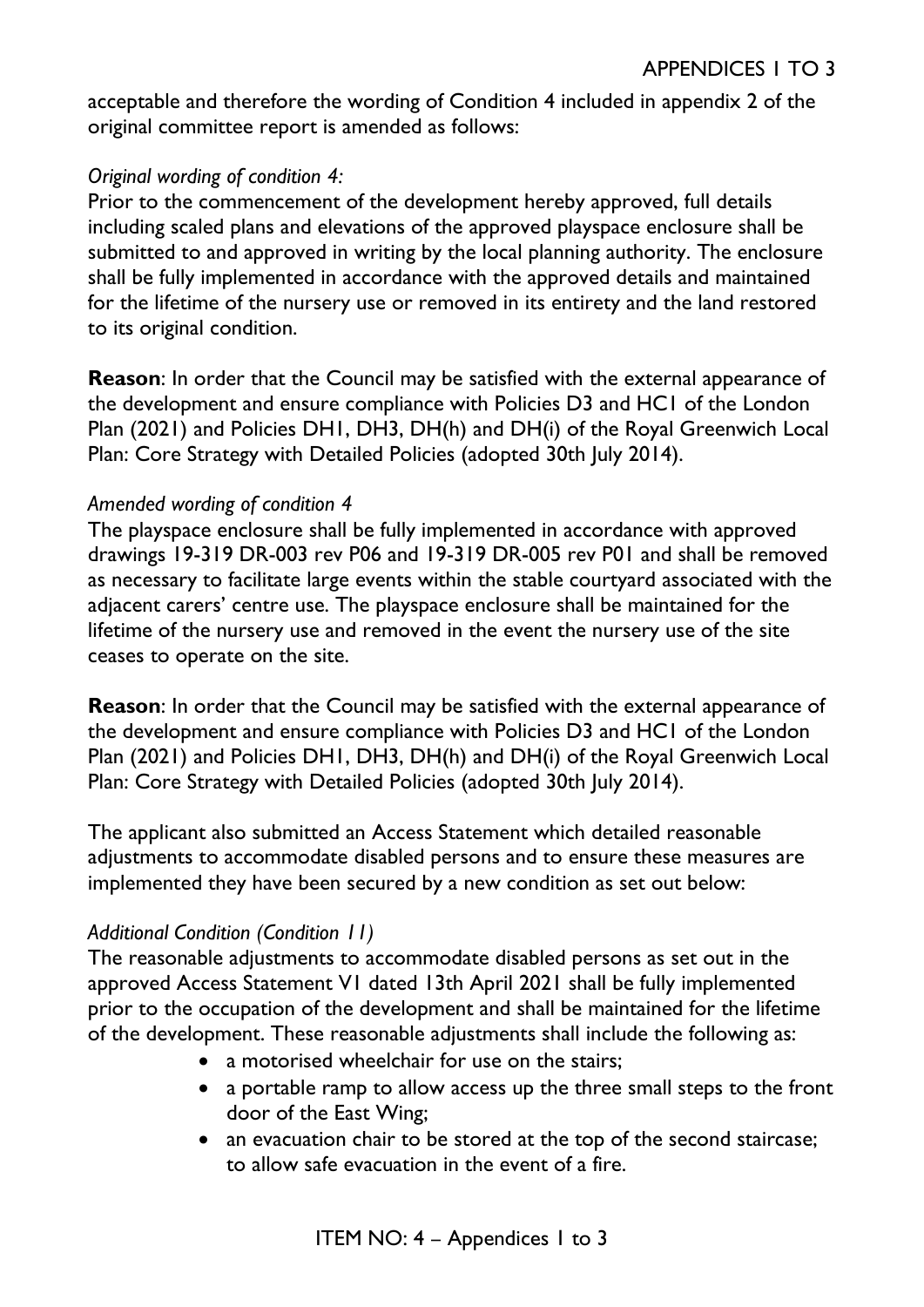#### APPENDICES 1 TO 3

**Reason:** To ensure that the development is inclusive of all members of society and to comply with Policy D5 of the London Plan (2021) and Policy DH1 of the Core Strategy (2014) as well as the Equality Act 2010.